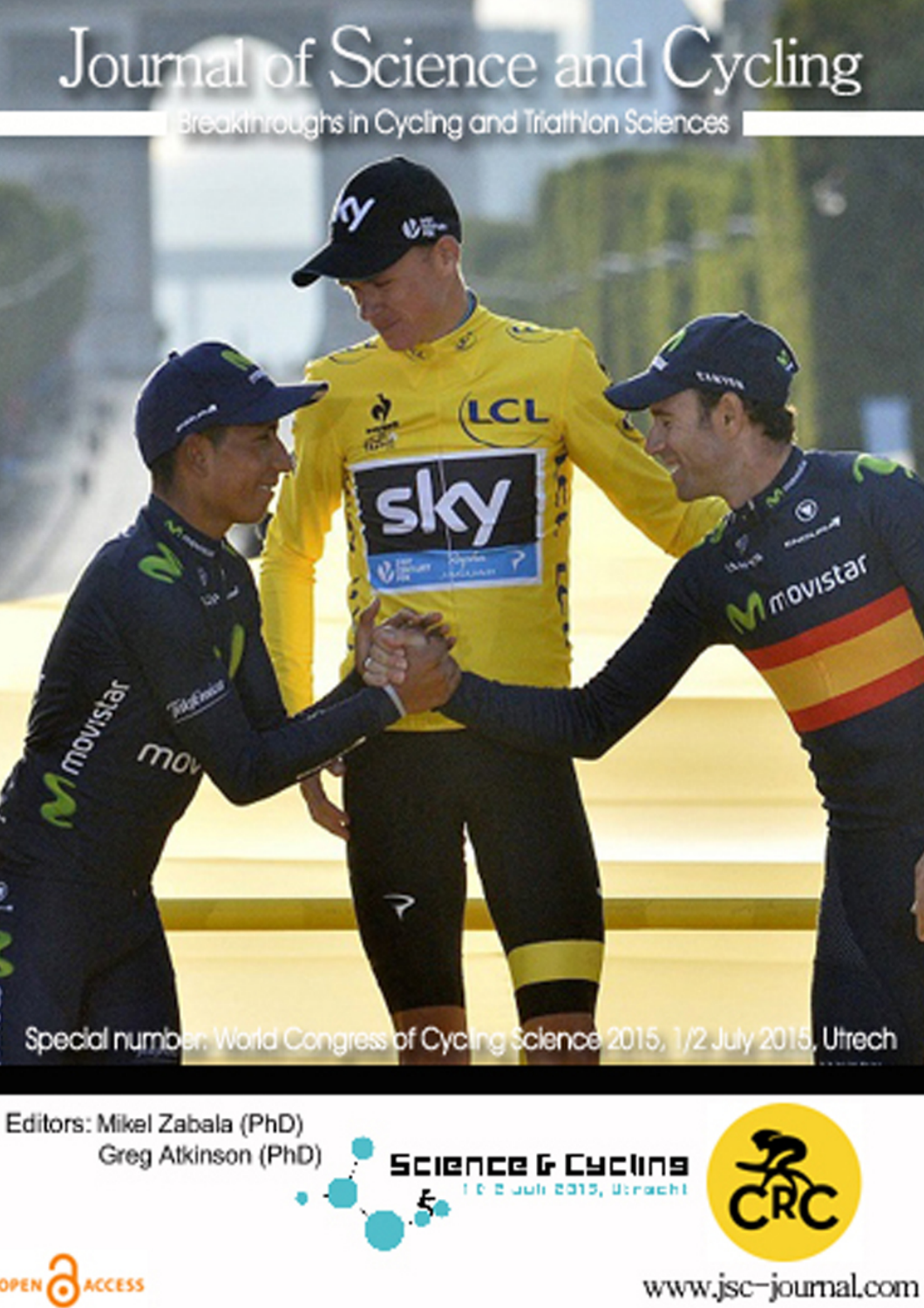## BOOK OF ABSTRACTS **Open Access**

## Effect of deceptively aggressive bike pacing on sprint-distance triathlon performance

**Daniel Taylor<sup>1</sup>** \***, Mark F Smith**

## **Abstract**

**Introduction**: Whilst aggressive bike pacing has been found to impair subsequent run performance during triathlon, this strategy appears to enhance total cycle-run time over the sprint-distance format (Suriano & Bishop, 2010). As such, cycling at the highest sustainable intensity (i.e. isolated TT power output) is suggested as the best strategy to optimise overall performance time in the event. However, it is unclear how an athlete's expectations, beliefs and perceptions influence the effectiveness of such pacing during multi-modal events, such as triathlon. Taylor & Smith (2013) have suggested that practically meaningful changes in triathlon running may result from deceptive pace manipulation, equivalent to the smallest worthwhile change in performance. With this in mind, deceptively aggressive bike pacing may enable triathletes to maximise their sustainable intensity in this discipline, without the impairments in run performance typically associated with this strategy. However, this is yet to be confirmed by experimental evidence. This study therefore examined the effects of deceptively aggressive bike pacing on sprintdistance triathlon performance.

**Methods**: Having been misinformed that they would be taking part in a reliability and validity study, ten non-elite, competitive male triathletes (mean  $\pm$  SD: age 36.8  $\pm$  8.9 yrs, mass 76.3  $\pm$  7.2 kg and V,  $O_{2max}$  54.3  $\pm$  5.7 ml·kg<sup>-1</sup> ·min-1 ) completed eight testing sessions (Figure 1). The first four trials served as familiarisation, after which all athletes completed an isolated 500 kJ  $(\sim 20 \text{ km})$  cycling time-trial (TT) to establish their maximum sustainable intensity over this distance. Each athlete then completed three separate simulated sprint-distance triathlons (0.75 km swim, 500 kJ bike, 5 km run), the first of which established 'baseline' (i.e. personal best) simulated triathlon performance (BL). During the remaining two triathlon trials athletes maintained a cycling power output that was 5% greater than that achieved during BL, before completing the run in as short a time as possible (against an on-screen avatar of BL run performance). However, participants were correctly informed of this aggressive cycling strategy before and during only one of the two trials (Hon). Prior to the alternate trial (Dec), participants were misinformed that their mean cycling power output would equal that of BL, with on-screen feedback manipulated so as to display power output 5% below its true value.

**Results**: Mean performance times for TT and simulated triathlon trials are detailed in Table 1. Although these values suggest a trend for faster run performance during Dec, compared to both BL and Hon, this was only statistically significant versus BL ( $p < .05$ ). Similarly, whilst there was a non-significant trend for overall triathlon time to be shorter during Dec than Hon (by ~17 sec), the only statistically significant differences were between each of these trials and BL, which was between 2-3% slower overall than both Dec and Hon.

Magnitude-based inferences (Table 2) suggest cycling time and power output were *almost certainly* better during TT, Dec and Hon, in comparison to BL. Whilst Dec and Hon cycling performances were *probably* worse compared to that of TT, there were *almost certainly* no differences between the Dec and Hon cycling. Interestingly, whilst any difference appeared of *trivial* practical importance, it was more likely that Hon running was meaningfully slower, than faster, compared to BL (i.e. 28:57:15% likelihood of Hon being slower, no different, or faster than BL). On the other hand, Dec running was *probably* faster than both BL and Hon. In terms of overall triathlon performance, there was *almost certainly* no difference between Dec and Hon, although both were *almost certainly* faster compared to BL.

**Conclusion**: An athlete's expectations, beliefs and perceptions regarding aggressive cycle pacing appear to play an important role in optimising subsequent run and overall performance during sprint-distance triathlon. Future studies should further examine how pacing beliefs and expectations influence performance across multi-modal (i.e. triathlon) or multi-stage (i.e. Tour de France) sporting competitions. In particular, more research is needed so as to better understand the importance of multiple perceptual responses (e.g. RPE and affect) to pacing decisions during successive modes of self-paced exercise.